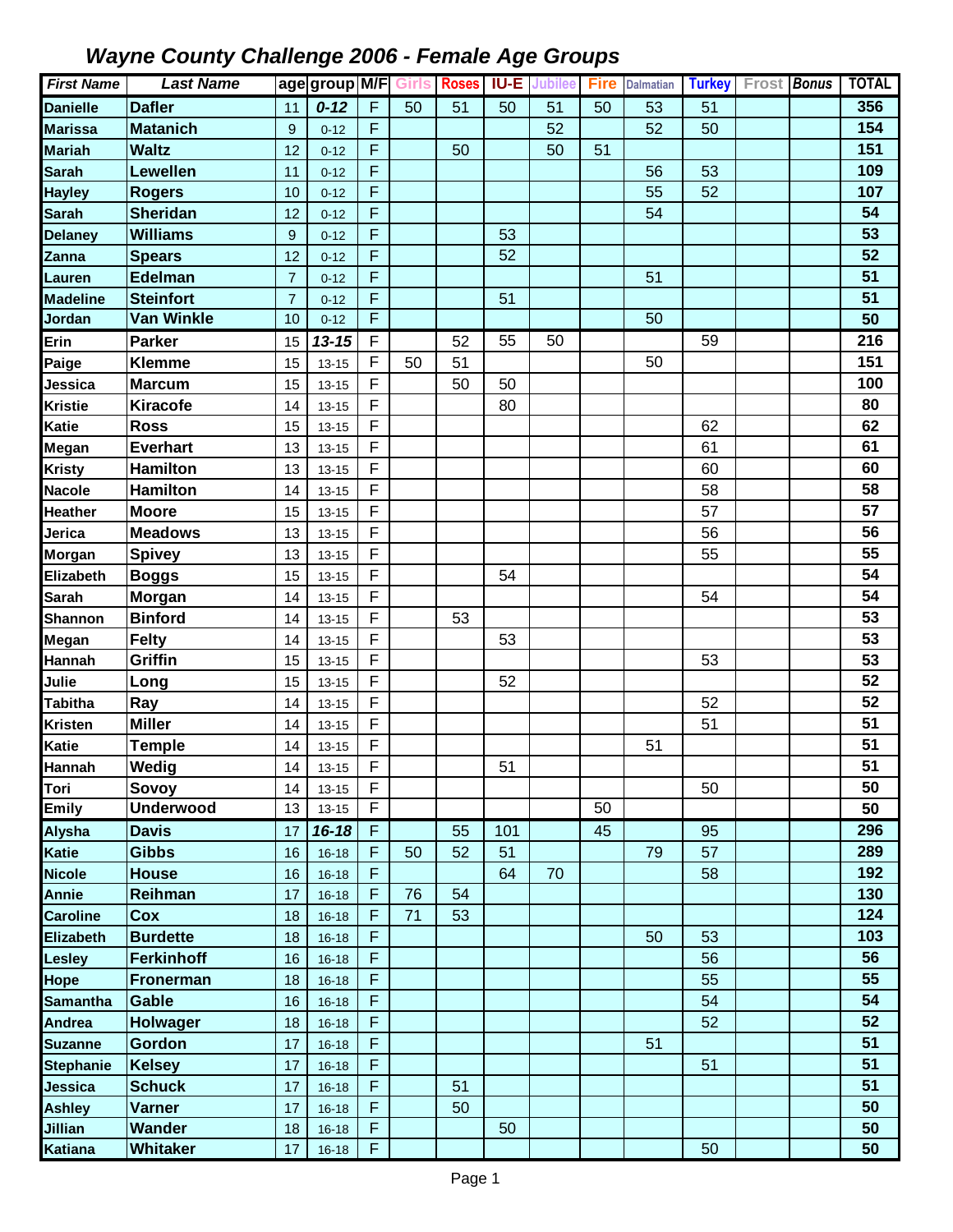| <b>First Name</b> | <b>Last Name</b>  |    | age group M/F |         | <b>Girls</b>    | Roses           |                 | <b>IU-E</b> Jubilee | <b>Fire</b>     | <b>Dalmatian</b> | Turkey Frost Bonus |  | <b>TOTAL</b> |
|-------------------|-------------------|----|---------------|---------|-----------------|-----------------|-----------------|---------------------|-----------------|------------------|--------------------|--|--------------|
| <b>Heather</b>    | Johnson           | 19 | 19-24         | F.      | 50              | 50              | 52              | 57                  | 52              | 51               | 52                 |  | 364          |
| Paula             | Head              | 19 | 19-24         | F       | 51              | 51              | 53              | 63                  | 63              |                  |                    |  | 281          |
| Tonya             | <b>Burroughs</b>  | 20 | 19-24         | F       |                 |                 |                 |                     | 51              | 50               | 51                 |  | 152          |
| <b>Stephanie</b>  | <b>Eilar</b>      | 23 | 19-24         | F       |                 | 54              | 56              |                     |                 |                  |                    |  | 110          |
| Kyndra            | <b>Matheney</b>   | 20 | 19-24         | F       |                 | 53              | 55              |                     |                 |                  |                    |  | 108          |
| Robyn             | <b>Burns</b>      | 22 | 19-24         | F       |                 | 97              |                 |                     |                 |                  |                    |  | 97           |
| Anne              | <b>Clinton</b>    | 23 | 19-24         | F       |                 | 86              |                 |                     |                 |                  |                    |  | 86           |
| <b>Samantha</b>   | <b>Herdrich</b>   | 19 | 19-24         | F       |                 | 75              |                 |                     |                 |                  |                    |  | 75           |
| <b>Adair</b>      | Lindsay           | 23 | 19-24         | F       |                 |                 |                 |                     |                 |                  | 55                 |  | 55           |
| Ashley            | <b>Bostick</b>    | 21 | 19-24         | F       |                 |                 | 54              |                     |                 |                  |                    |  | 54           |
| Maggie            | Price             | 24 | 19-24         | F       |                 |                 |                 |                     |                 |                  | 54                 |  | 54           |
| <b>Kristi</b>     | <b>Elsworth</b>   | 21 | 19-24         | F       |                 |                 |                 |                     |                 |                  | 53                 |  | 53           |
| Kate              | <b>Reynolds</b>   | 22 | 19-24         | F       |                 | 52              |                 |                     |                 |                  |                    |  | 52           |
| Candi             | Robertson         | 22 | 19-24         | F       |                 |                 |                 | 51                  |                 |                  |                    |  | 51           |
| Lindsay           | <b>Toler</b>      | 21 | 19-24         | F       |                 |                 | 51              |                     |                 |                  |                    |  | 51           |
| <b>Michelle</b>   | <b>Bates</b>      | 24 | 19-24         | F       |                 |                 | 50              |                     |                 |                  |                    |  | 50           |
| Karli             | <b>Elsrod</b>     | 19 | 19-24         | F       |                 |                 |                 |                     |                 |                  | 50                 |  | 50           |
| <b>Britini</b>    | <b>Gettinger</b>  | 24 | 19-24         | F       |                 |                 |                 |                     | 50              |                  |                    |  | 50           |
| Dana              | <b>Pass</b>       | 21 | 19-24         | F       |                 |                 |                 | 50                  |                 |                  |                    |  | 50           |
| <b>Michelle</b>   | <b>Dafler</b>     | 28 | 25-29         | F       | $\overline{52}$ | $\overline{53}$ | $\overline{53}$ | $\overline{52}$     | $\overline{53}$ | 53               | $\overline{59}$    |  | 375          |
| Kara              | <b>Newman</b>     | 25 | 25-29         | F       | 51              | 51              | 56              | 53                  | 52              | 52               | 57                 |  | 372          |
| Laura             | <b>Miller</b>     | 26 | $25 - 29$     | F       |                 |                 | 55              | 51                  | 51              | 51               | 51                 |  | 259          |
| Lindsay           | <b>Boatright</b>  | 27 | $25 - 29$     | F       |                 |                 |                 |                     | 50              | 50               | 52                 |  | 152          |
| <b>Kristina</b>   | <b>Tabor</b>      | 28 | $25 - 29$     | F       |                 |                 |                 |                     |                 |                  | 135                |  | 135          |
| <b>Shizuko</b>    | Watanabe          | 28 | $25 - 29$     | F       |                 |                 |                 |                     |                 |                  | 116                |  | 116          |
| Lori              | <b>Fowler</b>     | 29 | $25 - 29$     | F       |                 | 54              |                 |                     |                 |                  | 58                 |  | 112          |
| Lori              | <b>Watson</b>     | 28 | 25-29         | F       |                 | 50              |                 |                     |                 |                  | 54                 |  | 104          |
| Kelli             | <b>Hoeflinger</b> | 28 | $25 - 29$     | F       |                 |                 |                 |                     |                 |                  | 79                 |  | 79           |
| <b>Shelli</b>     | <b>Carothers</b>  | 28 | $25 - 29$     | F       |                 |                 |                 |                     |                 |                  | 60                 |  | 60           |
| Julie             | Coffman           | 29 | 25-29         | F       |                 |                 |                 |                     |                 |                  | 56                 |  | 56           |
| Rebecca           | <b>Holmes</b>     | 25 | 25-29         | F       |                 |                 |                 |                     |                 |                  | 55                 |  | 55           |
| Jennifer          | Ingle             | 27 | 25-29         | F.      |                 |                 | 54              |                     |                 |                  |                    |  | 54           |
| <b>Stephanie</b>  | <b>Stacy</b>      | 28 | 25-29         | л.<br>F |                 |                 |                 |                     |                 |                  | 53                 |  | 53           |
| Megan             | <b>Bragdon</b>    | 26 | 25-29         | F       |                 | 52              |                 |                     |                 |                  |                    |  | 52           |
| <b>Brittani</b>   | <b>Hampton</b>    | 25 | 25-29         | F       |                 |                 | 52              |                     |                 |                  |                    |  | 52           |
| Tami              | <b>Estes</b>      | 25 | 25-29         | F       |                 |                 | 51              |                     |                 |                  |                    |  | 51           |
| <b>Manda</b>      | Light             | 25 | 25-29         | F       |                 |                 |                 | 50                  |                 |                  |                    |  | 50           |
| <b>Aspen</b>      | <b>Lindley</b>    | 25 | 25-29         | F       |                 |                 | 50              |                     |                 |                  |                    |  | 50           |
| <b>Marianne</b>   | <b>Mustin</b>     | 29 | 25-29         | F       | 50              |                 |                 |                     |                 |                  |                    |  | 50           |
| Amy               | <b>Puckett</b>    | 29 | 25-29         | F       |                 |                 |                 |                     |                 |                  | 50                 |  | 50           |
| Leslie            | <b>Rogers</b>     | 30 | $30 - 34$     | F       | 50              | 52              |                 | 51                  | 51              | 53               | 54                 |  | 311          |
| Rhonda            | <b>Harding</b>    | 34 | 30-34         | F       |                 |                 | 51              | 50                  | 50              | 52               | 55                 |  | 258          |
| Laura             | Cooper            | 30 | 30-34         | F       |                 |                 |                 |                     |                 | 51               | 53                 |  | 104          |
| Kelly             | <b>Berk</b>       | 33 | 30-34         | F       |                 |                 |                 |                     |                 |                  | 56                 |  | 56           |
| Arin              | <b>Singer</b>     | 31 | 30-34         | F       |                 |                 |                 |                     |                 |                  | 52                 |  | 52           |
| Cindy             | <b>Elzemeyer</b>  | 32 | 30-34         | F       |                 | 51              |                 |                     |                 |                  |                    |  | 51           |
| Liz               | <b>Ferris</b>     | 34 | 30-34         | F       |                 |                 |                 |                     |                 |                  | 51                 |  | 51           |
| Paula             | <b>Baumann</b>    | 34 | 30-34         | F       |                 |                 | 50              |                     |                 |                  |                    |  | 50           |
| <b>Becky</b>      | <b>Risch</b>      | 32 | 30-34         | F<br>F  |                 | 50              |                 |                     |                 |                  |                    |  | 50           |
| Courtney          | <b>Ritter</b>     | 31 | 30-34         | F       |                 |                 |                 |                     |                 |                  | 50                 |  | 50           |
| Kelly             | Van Winkle        | 30 | 30-34         |         |                 |                 |                 |                     |                 | 50               |                    |  | 50           |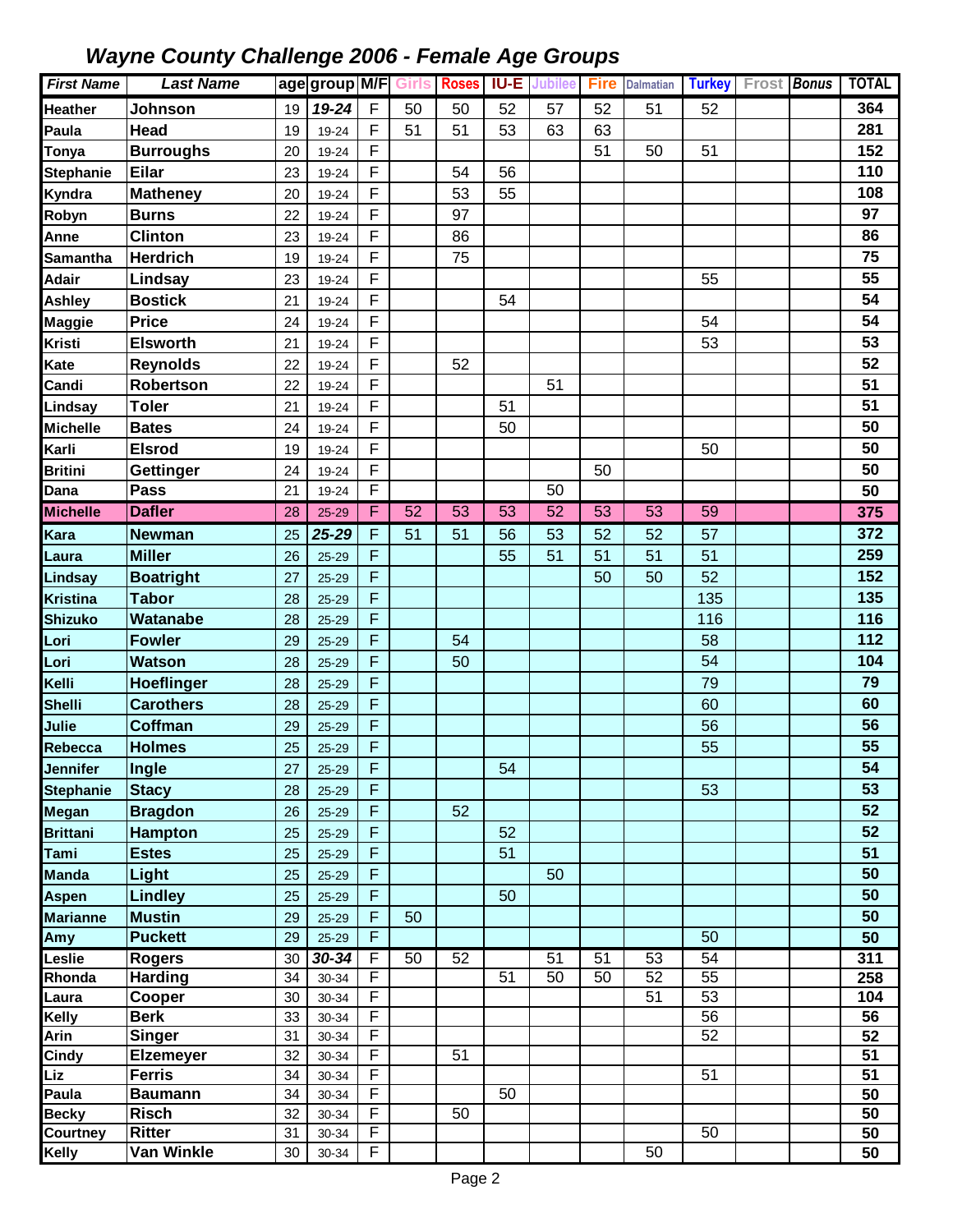| <b>First Name</b> | <b>Last Name</b> |    | age group M/F |   | Girls | <b>Roses</b> | <b>IU-E</b> | Jubilee | Fire | <b>Dalmatian</b> | <b>Turkey</b> | Frost Bonus | <b>TOTAL</b> |
|-------------------|------------------|----|---------------|---|-------|--------------|-------------|---------|------|------------------|---------------|-------------|--------------|
| Pam               | <b>Mertz</b>     | 38 | 35-39         | F | 81    | 106          | 115         | 78      | 77   | 104              | 150           |             | 711          |
| <b>Karen</b>      | <b>Matanich</b>  | 36 | 35-39         | F | 50    | 52           |             | 51      |      | 52               | 50            |             | 255          |
| <b>Elizabeth</b>  | <b>Malkemus</b>  | 37 | 35-39         | F |       |              |             |         | 56   | 66               | 57            |             | 179          |
| <b>Aletha</b>     | <b>Stahl</b>     | 39 | 35-39         | F | 45    | 65           |             |         |      |                  | 59            |             | 169          |
| Sonya             | Edelman          | 39 | 35-39         | F |       |              | 53          |         | 50   | 51               |               |             | 154          |
| Gina              | Jones            | 36 | 35-39         | F |       |              |             |         |      | 94               | 56            |             | 150          |
| <b>Emily</b>      | <b>Murphy</b>    | 38 | 35-39         | F |       |              |             |         |      | 56               | 52            |             | 108          |
| <b>Sherry</b>     | <b>Platt</b>     | 36 | 35-39         | F |       | 53           |             |         |      | 54               |               |             | 107          |
| <b>Shannon</b>    | <b>Vatter</b>    | 38 | 35-39         | F |       | 51           |             |         |      | 55               |               |             | 106          |
| Ralana            | <b>Abraham</b>   | 35 | 35-39         | F |       |              |             |         |      | 53               | 51            |             | 104          |
| <b>Ritu</b>       | <b>Madan</b>     | 36 | 35-39         | F |       |              | 52          |         |      | 50               |               |             | 102          |
| <b>Krista</b>     | <b>Morisen</b>   | 35 | 35-39         | F |       |              | 50          | 50      |      |                  |               |             | 100          |
| <b>Tracy</b>      | <b>Bowers</b>    | 35 | 35-39         | F |       |              |             |         |      |                  | 58            |             | 58           |
| <b>Molly</b>      | <b>Neher</b>     | 36 | 35-39         | F |       |              |             |         |      |                  | 55            |             | 55           |
| Rhonda            | <b>Breishaft</b> | 37 | 35-39         | F |       | 54           |             |         |      |                  |               |             | 54           |
| <b>Kelly</b>      | <b>Porter</b>    | 38 | 35-39         | F |       |              |             |         |      |                  | 54            |             | 54           |
| <b>Carmen</b>     | <b>Williams</b>  | 36 | 35-39         | F |       |              | 54          |         |      |                  |               |             | 54           |
| <b>Candice</b>    | <b>Moor</b>      | 36 | 35-39         | F |       |              |             |         |      |                  | 53            |             | 53           |
| <b>Betsy</b>      | Longnecker       | 36 | 35-39         | F |       |              |             | 52      |      |                  |               |             | 52           |
| Johna             | Yandl            | 39 | 35-39         | F |       |              | 51          |         |      |                  |               |             | 51           |
| <b>Stacey</b>     | Quinn            | 35 | 35-39         | F |       | 50           |             |         |      |                  |               |             | 50           |

| Judy             | <b>Pierce</b>    | 44 | $40 - 44$ | F | 54 | 56 | 55 | 51 | 53 | 52 | 54 |  | 375 |
|------------------|------------------|----|-----------|---|----|----|----|----|----|----|----|--|-----|
| <b>Mary</b>      | Schwendener-Holt | 43 | 40-44     | F | 69 | 57 |    |    | 74 | 71 | 57 |  | 328 |
| Amy              | <b>Waltz</b>     | 42 | 40-44     | F | 50 | 51 | 53 | 50 | 50 | 50 |    |  | 304 |
| <b>Marie</b>     | Engle            | 40 | 40-44     | F | 51 |    |    |    | 51 | 51 | 52 |  | 205 |
| <b>Diana</b>     | Punzo            | 41 | 40-44     | F | 55 | 55 |    |    |    |    | 53 |  | 163 |
| <b>Kelly</b>     | Hale             | 44 | 40-44     | F | 52 | 53 |    |    |    |    | 51 |  | 156 |
| Maggie           | Cox              | 44 | 40-44     | F | 56 |    |    |    |    |    | 55 |  | 111 |
| <b>Melanie</b>   | <b>McDaniel</b>  | 41 | 40-44     | F | 53 | 54 |    |    |    |    |    |  | 107 |
| Lisa             | Underwood        | 42 | 40-44     | F |    | 52 | 54 |    |    |    |    |  | 106 |
| <b>Shelly</b>    | Haber            | 43 | 40-44     | F |    |    | 92 |    |    |    |    |  | 92  |
| <b>Kelly</b>     | Day              | 41 | 40-44     | F |    |    |    |    |    |    | 56 |  | 56  |
| <b>Christine</b> | <b>Casteel</b>   | 41 | 40-44     | F |    |    |    |    | 52 |    |    |  | 52  |
| <b>Sherry</b>    | <b>Marcum</b>    | 43 | 40-44     | F |    |    | 52 |    |    |    |    |  | 52  |
| Megumi           | Wedig            | 42 | 40-44     | F |    |    | 51 |    |    |    |    |  | 51  |
| <b>Beth</b>      | <b>Dalton</b>    | 41 | 40-44     | F |    |    | 50 |    |    |    |    |  | 50  |
| Dana             | <b>Risk</b>      | 41 | 40-44     | F |    |    |    |    |    |    | 50 |  | 50  |
| Jennifer         | <b>Smith</b>     | 40 | 40-44     | F |    | 50 |    |    |    |    |    |  | 50  |

| Ann             | <b>Gibbs</b>   | 47 | 45-49 | 51 | 50 | 52 | 50 | 50 | 51 | 51 |  | 355 |
|-----------------|----------------|----|-------|----|----|----|----|----|----|----|--|-----|
| Eileen          | <b>Cravens</b> | 49 | 45-49 | 59 | 52 |    | 66 | 66 |    | 53 |  | 296 |
| <b>MaryAnn</b>  | Stienbarger    | 47 | 45-49 | 52 | 51 |    |    |    |    | 50 |  | 153 |
| <b>Brenda</b>   | <b>Burns</b>   | 48 | 45-49 |    |    | 53 |    |    | 52 |    |  | 105 |
| <b>Jennifer</b> | <b>Roggero</b> | 48 | 45-49 |    |    |    |    |    | 50 | 52 |  | 102 |
| <b>Kristy</b>   | <b>Davis</b>   | 45 | 45-49 | 50 |    | 51 |    |    |    |    |  | 101 |
| <b>Mary</b>     | <b>Felty</b>   | 46 | 45-49 |    |    | 54 |    |    |    |    |  | 54  |
| <b>Berneice</b> | <b>Tipton</b>  | 46 | 45-49 |    |    | 50 |    |    |    |    |  | 50  |